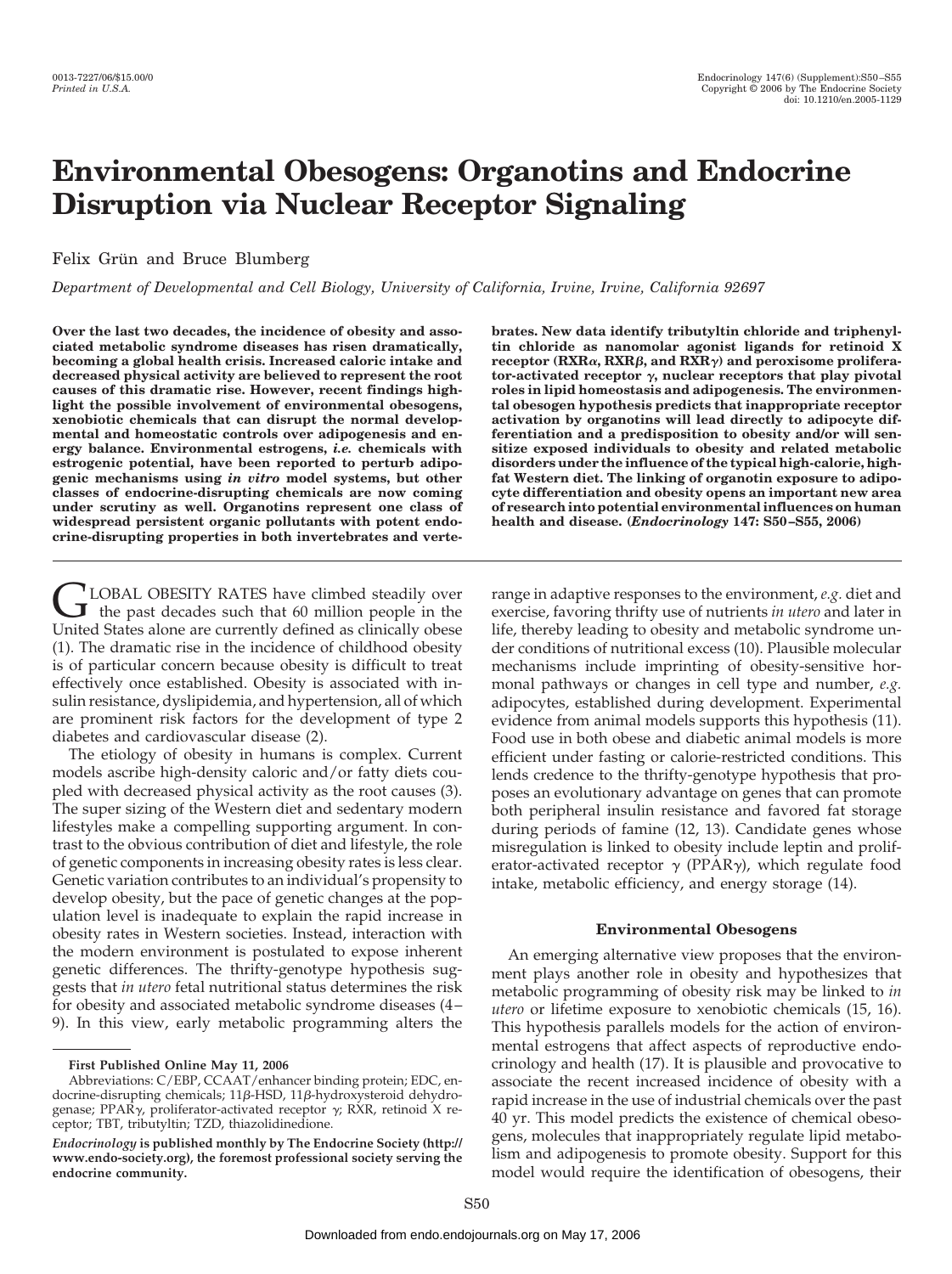molecular targets, and potential cellular mechanisms through which they might act.

Although until now data have been scant, some epidemiological and *in vitro* studies suggested a link between environmental chemical exposure and obesity. These serve as proof-of-principle for a chemical obesogen hypothesis. For instance, the risk of childhood obesity is associated with maternal smoking during pregnancy. Smoking before or during pregnancy, but not afterward, increased the odds ratio for obesity approximately 2-fold in school-age children. This suggests that early *in utero* developmental events, rather than familial lifestyle, are determinant (18, 19). Animal studies implicate prenatal nicotine exposure as a possible factor for this postnatal weight gain through modulation of cholinergic and catecholaminergic systems (20, 21). In addition, many known or suspected environmental endocrinedisrupting chemicals (EDCs) mimic natural lipophilic hormones that mediate their effects through members of the superfamily of nuclear receptor transcription factors. Environmental estrogenic chemicals, such as bisphenol A and nonylphenol, can promote adipocyte differentiation or proliferation of murine preadipocyte cell lines (such as 3T3-L1 cells). Treatment with bisphenol A in the presence of an induction cocktail MDI (containing the cAMP signaling activator isobutyl methylxanthine, dexamethasone, and insulin) augmented 3T3-L1 cell differentiation into adipocytes (22). Differentiation of 3T3-L1 followed by treatment with 4-nonylphenol or 4-*t*-octylphenol stimulated proliferation of differentiated adipocytes (23). However, it remains unclear whether these effects are mediated solely through an estrogen receptor signaling pathway. These observations are in conflict with the general conclusions from *in vivo* studies, which showed that estrogens are antiadipogenic in adults and that increased obesity is associated with inhibition rather than activation of estrogen signaling. Increased adiposity is observed under conditions of estrogen deficiency as seen in FSH receptor knockout (FORKO) (24) and aromatase knockout (ArKO) (25) mouse models or estrogen receptor  $\alpha$  signaling knockout ( $\alpha$ ERKO) mice (26). Furthermore, other estrogenic compounds such as the phytoestrogen genistein inhibit adipocyte differentiation *in vitro* at levels encountered in the diet (27) and decrease adipose deposition in ovariectomized mice (28). One report finds that at high doses, genistein acts as a ligand for the key adipogenic transcription factor PPAR $\gamma$  to stimulate adipogenesis (29). Taken together, these results suggest that antagonists of estrogen signaling or  $PPAR<sub>\gamma</sub>$  agonists are more likely obesogen candidates than are environmental estrogens.

## **Organotins as Endocrine Disruptors**

Seen from this viewpoint, published data on the persistent environmental pollutant and potent endocrine disruptor tributyltin (TBT) hinted at a potential role as an obesogen. Organotins are tetravalent tin compounds with a variety of mono-, di-, tri-, or tetra-substituted organic functional groups. Increased substitution and alkyl chain length is generally associated with increased toxicity. Since the 1960s, organotins such as TBT have been employed as antifouling agents in paints for marine shipping and for a variety of other

uses. Human exposure to non-point sources of organotins occurs through contaminated dietary sources (seafood and shellfish), as fungicides on food crops, and as antifungal agents in wood treatments, industrial water systems, and textiles (30). A variety of mono- and dialkyltins, which include significant contaminating trialkyl species, are also prevalently used as heat stabilizers in the manufacture of polyolefin (PVC) plastics, bringing them into closer contact with drinking water and food supplies. Measured exposure levels of organotins, such as dibutyltin and tributyltin, in wildlife and human tissue samples are in the range of 3–100 nm (31–33).

Historically, the ability of trialkyl organotins to cause imposex, the abnormal induction of male sex characteristics in female marine invertebrates represents one of the clearest examples of environmental endocrine disruption. Shortly after the wide-scale introduction of organotins into the marine environment, the first reports of imposex on female gastropods surfaced (34). Subsequent field and laboratory work identified TBT as the causative agent. Bioaccumulation of TBT was demonstrated to decrease the activity of P450 aromatase, the key step in conversion of androgens to estrogens, with a consequent increase in testosterone and decrease in estrogen levels (35). Recent reports demonstrated that TBT can also induce masculinization in fish species (36). In mammals, however, organotins have modest adverse effects on both the male and female reproductive tracts and do not affect sex ratios. Instead, hepatic, neural, and immunotoxicity are the predominant indicators of high-level organotin exposure (37, 38). *In vitro* experiments can demonstrate a direct inhibitory effect by organotins on mammalian aromatase albeit with  $IC_{50}$  values in the micromolar range or above, concentrations that are cytotoxic (39, 40). Cotreatment with reducing thiol compounds reversed the inhibitory effects, implicating active-site cysteine residues in the interaction (41). Hence, the mechanistic understanding of the endocrine-disrupting potential of organotins is based primarily on their actions on key steroid regulatory enzymes (*e.g.* aromatase activity) or general toxicity mediated via damage to mitochondrial functions and subsequent cellular stress responses (39, 40, 42– 44). However, there is evidence that organotins alter transcriptional activity. For example, expression of the aromatase gene was down-regulated by TBT in human ovarian granulosa cells, similar to the effects of treatment with ligands for either PPAR $\gamma$  or retinoid X receptors (RXRs) (45–47). The potential to modulate sex steroid homeostasis through transcriptional regulation, particularly through a nuclear receptor-mediated signaling pathway, seemed an intriguing possibility as a contributing mechanism for organotin action in vertebrates.

## **Organotins Are RXR and PPAR Agonists**

New data from Nishikawa *et al.* (48, 49) and independently from our laboratory showed that organotins indeed function as agonist ligands for several nuclear receptors. Nishikawa's group employed an *in vitro* molecular interaction screen between nuclear receptors and coactivators (48), together with a yeast one-hybrid GAL4 DNA-binding domain-nuclear receptor ligand-binding domain (GAL4 DBD-NR LBD) system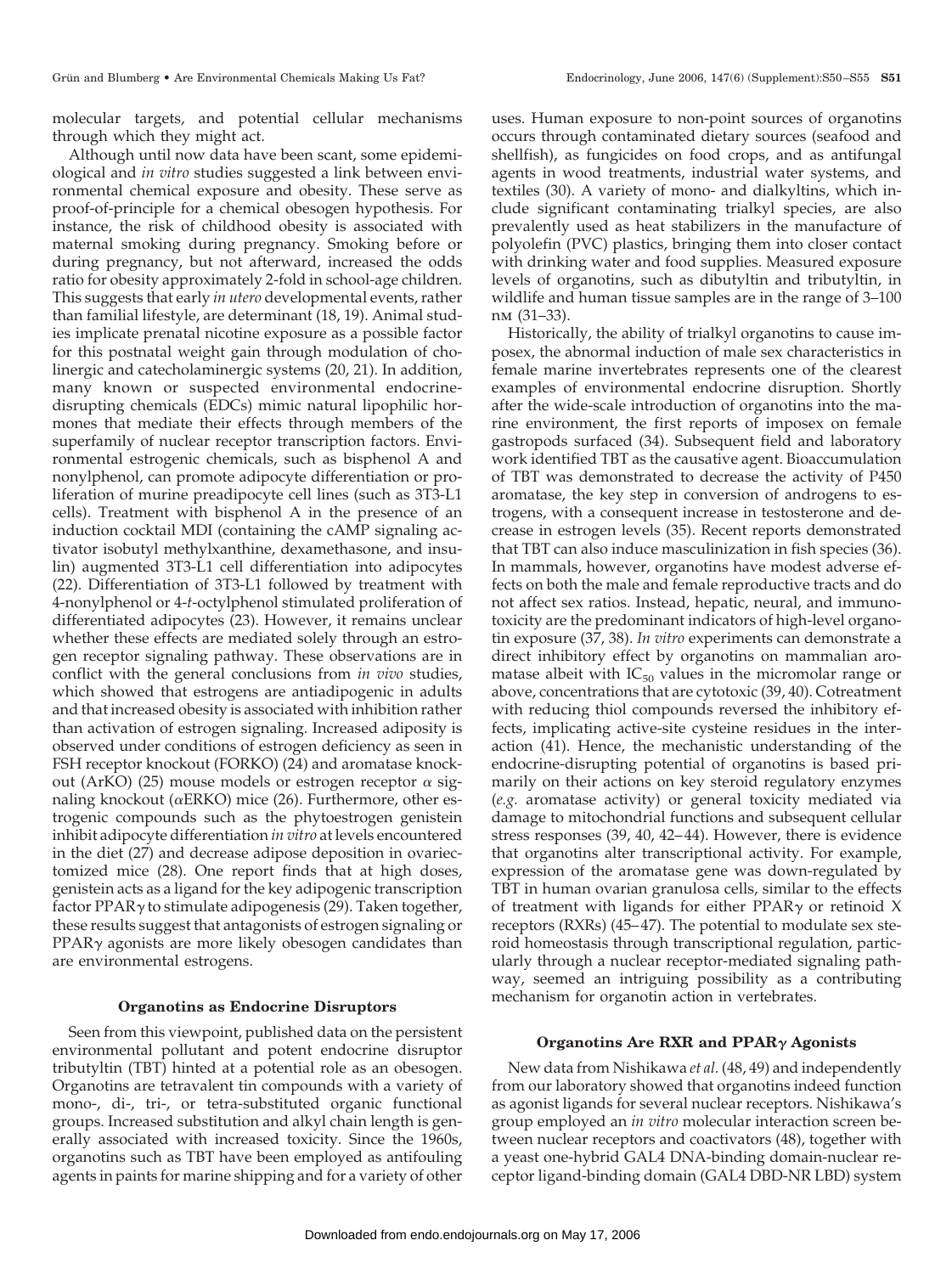(49), to test a high-priority list of known or suspected environmental endocrine disruptors for receptor-mediated activation. We employed a similar ligand screen with GAL4 DBD-NR LBD constructs in mammalian cell culture (50). Surprisingly, organotins such as TBT or triphenyltin act as potent nanomolar activators of both RXRs and PPAR $\gamma$  with equilibrium binding constants  $(K_d)$  from 12–20 nm (50). Ligand-binding studies and the pattern of ligand-dependent recruitment of coactivators followed those observed with other receptor-specific ligands, thereby establishing organotins as *bona fide* receptor ligands.

The ability of organotins to act as bifunctional ligands that regulate both RXR and PPAR $\gamma$  signaling is troubling. RXR plays a central role as the common heterodimeric partner to many other nuclear receptor partners in multiple hormonal signaling pathways. In permissive heterodimers, RXRspecific ligands (rexinoids) can contribute to regulation of gene expression. Therefore, inappropriate activation of RXR can be expected to lead to wide-ranging disturbances in the body's homeostatic hormonal controls. In particular, RXR-PPAR $\gamma$  has been shown to play a key role in adipocyte differentiation and energy storage and is therefore key to the control of whole-body metabolism (reviewed in Ref. 14).  $PPAR<sub>Y</sub>$  activation increases the expression of genes that promote fatty acid storage and represses genes that induce lipolysis in adipocytes in white adipose tissue (51). Subsequently,  $PPAR\gamma$  activation modulates gene expression leading to decreases in circulating glucose and triglycerides, depleting their levels in muscle and liver. Because of these properties, PPAR $\gamma$  ligands such as the thiazolidinediones (TZDs) are used to treat type 2 diabetes. TZDs reverse insulin resistance in the whole body by sensitizing the muscle and liver tissue to insulin (52). Unfortunately, an undesirable consequence of this increase in whole-body insulin sensitivity is an increase in fat mass through the promotion of triglyceride storage in adipocytes. Activation of thrifty genes such as  $PPAR\gamma$  that divert metabolic energy stores toward fat under conditions of nutritional stress may have provided an early evolutionary advantage in a calorie-poor environment. In calorie-rich modern diets, such thrifty genes may instead lead to obesity and contribute to metabolic syndrome diseases (13, 53). RXR ligands also activate the RXR-PPAR $\gamma$ heterodimer and act as insulin-sensitizing agonists in rodents (54), underscoring the potential effects of both  $PPAR<sub>\gamma</sub>$ and RXR agonists on diabetes and obesity.

# **Organotins Promote Adipogenesis** *in Vitro* **and** *in Vivo*

The 3T3-L1 cell system is a well characterized model for adipogenesis with a program of adipocyte differentiation driven by several master transcriptional regulators (reviewed in Ref. 55) (Fig. 1, *bottom*). These include members of the CCAAT/enhancer binding protein family (C/EBP $\alpha/\beta/$  $\delta$ ), PPAR $\gamma$ , and sterol regulatory element-binding protein 1. Expression of these genes changes dynamically and sequentially throughout the differentiation process. Early expressed targets for adipocyte differentiation include the growth



FIG. 1. Schematic depiction of the known and potential pathways through which TBT might act to modulate adipocyte differentiation and obesity. TBT at low nanomolar doses can activate RXR and PPAR $\gamma$  to directly modulate the activity of genes involved at multiple stages of adipocyte differentiation. These include early mitogenic genes such as c-*jun*, transcription factors responsible for clonal expansion and differentiation such as C/EBPß and sterol regulatory element-binding protein 1 (Srebp-1c), as well as direct targets of PPAR $\gamma$  signaling such as adipocyte P2 (aP2), fatty acid synthase, and fatty acid transport protein. The *lower left*illustrates that TBT at high doses can inhibit aromatase enzyme activity directly, leading to decreased estradiol levels and down-regulation of estrogen receptor (ER) target genes. However, at low doses, aromatase transcription can be either up- or down-regulated by organotins in a tissue-specific manner depending on promoter usage. TBT at moderate to high doses inhibits the activity of 11*β*-HSD2, leading to decreased inactivation of cortisol, thereby increasing local glucocorticoid levels that could target late stages in adipocyte differentiation. Both 11 $\beta$ -HSD1 and -2 are themselves also potential targets of RXR-heterodimermediated transcriptional regulation.  $E_2$ , Estradiol; GR, glucocorticoid receptor; T, testosterone.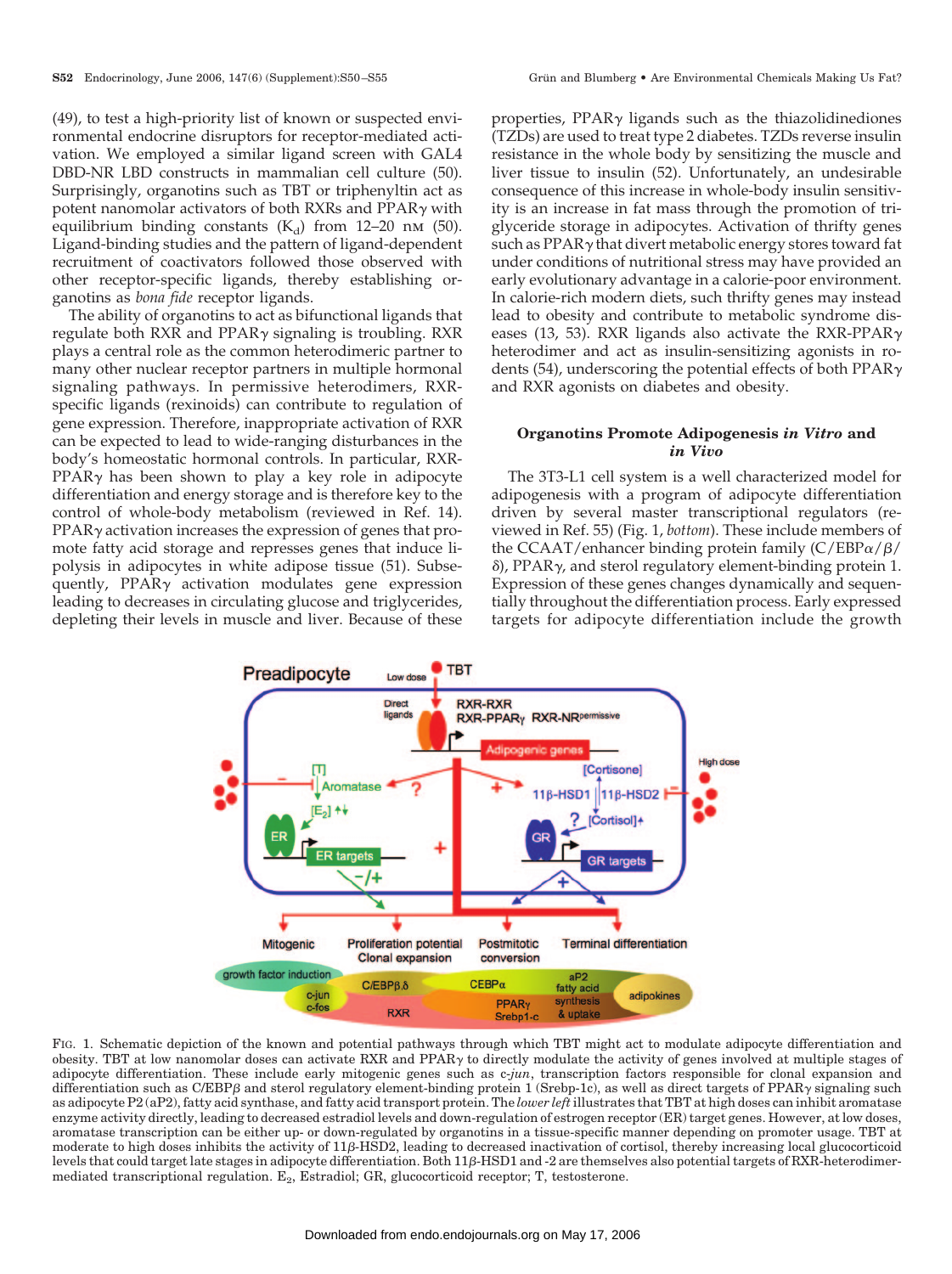factor-responsive transcription factors c-myc, c-fos, and cjun, followed by transient expression/switch in C/EBP factors from  $C/EBP\beta/\delta$  to  $C/EBP\alpha$ . Subsequent induction of  $PPAR<sub>Y</sub>$  promotes the expression of terminal adipocytespecific genes such as *aP2*. Hence, effective adipocyte formation *in vitro* requires the adipogenic hormone cocktail MDI (isobutyl methylxanthine, dexamethasone, and insulin) to initiate the program and a PPAR $\gamma$  agonist for terminal differentiation.

The receptor activation data lead to the prediction that organotins would recapitulate the action of TZDs and rexinoids in the RXR-PPAR $\gamma$  signaling pathway. Indeed, TBT can complement the role of a  $PPAR\gamma$  ligand in combination with the MDI induction cocktail to induce  $RXR-PPAR<sub>\gamma</sub>$  target genes and efficiently drive adipocyte differentiation (48, 50, 56). Modest differentiation was also observed in the absence of MDI cocktail in a manner similar to other rexinoid ligands (50, 57). This result is significant because it implies that signaling through RXR and/or via its permissive heterodimeric partners is sufficient to drive preadipocytes through the complete differentiation process. TBT may be particularly potent in this respect because it is a dual ligand for both RXRs and  $PPAR<sub>Y</sub>$ .

*In vivo*, acute exposure to TBT, TZDs, or rexinoids in adult mice resulted in coordinate regulation of lipogenic RXR- $PPAR<sub>\gamma</sub>$  target gene expression in adipose tissue and liver and modulated adipocyte differentiation factors such as  $\mathsf{C}/\mathsf{EBP}\beta$ and sterol regulatory element-binding protein 1c (50). Furthermore, developmental exposure *in utero* led to a fatty liver (hepatic steatosis) phenotype and enhanced lipid staining of neonatal fat depots and resulted in a significant increase in the epididymal fat pad size of mice later in life (50). Whether this occurs through increased lipid storage, an increase in adipocyte number, or a combination of both is currently unresolved. However, organotin activation of RXR-PPAR signaling represents a compelling mechanistic example of a class of environmental pollutants that have the ability to impact key adipogenic factors, fat depot size, and function. How significant these effects will be on long-term changes in lipid homeostasis, overall adipogenesis, and consequently altered risks for obesity and its associated metabolic disorders in humans remain to be determined.

## **Future Directions**

This emerging paradigm for organotin action opens new avenues of investigation and the ability to reinterpret existing work. Several important questions will need to be addressed. Compared with known endogenous or synthetic ligands of RXR and PPAR<sub>Y</sub>, organotins are structurally and chemically unique. Structure-activity relationships also suggest that the specificity of organotin binding is more relaxed than might be expected from highly discriminatory receptors such as RXR, although competition binding experiments indicate that the site overlaps at least partially with the classical receptor binding pocket (50). How exactly then do organotins bind with high affinity to their cognate receptors? Structural studies should yield important details about this interaction, may indicate novel ways to promote productive receptor-

coactivator interactions, and could lead to the development of a new therapeutic class of insulin sensitizers.

The combinatorial role of RXRs as heterodimeric partner to many other nuclear receptors widens the possibility of organotins to perturb lipogenic signaling. Figure 1 summarizes the central role played by RXR-heterodimer signaling in adipogenesis and also highlights potential points of intersection with the sex steroid and glucocorticoid axes. Organotin activation of permissive RXR heterodimer combinations is observed for liver X receptor  $\alpha$  and PPAR $\delta$  among others. Stimulation of liver X receptor signaling is predicted to impact lipid homeostasis by regulating genes of cholesterol efflux, bile acid production, fatty acid synthesis, and lipid transporters  $(58)$ . PPAR $\delta$ , on the other hand, plays an opposing role to PPAR $\gamma$  by inducing fatty acid catabolism and regulating overall energy homeostasis (59). Hence, increased PPAR<sub>8</sub> activity leads to resistance to diet-induced obesity, whereas a decrease results in obesity, hyperlipidemia, and tissue steatosis in transgenic mouse models (59). The overall balance between  $PPAR\gamma$  and  $PPAR\delta$  activation by organotins may therefore be critical. The physiological response of adipocytes, liver, muscle, and other relevant tissues will depend not just on the exposure level of specific organotins but also on the particular expression profiles of RXRs and their permissive heterodimeric partners. How these multiple pathways interconnect in response to organotins will undoubtedly be complex and the focus of future research.

Adding to this complexity is the perturbation of other nuclear hormone receptor signals, often in a tissue-specific manner. Disturbance in sex steroid levels, either through direct enzyme inhibition of aromatase or through transcriptional up- or down-regulation of aromatase promoters by organotins has been well documented (47) (60). The specific response of aromatase promoters to TBT in adipose tissues is currently unknown. Compounding these effects, testosterone biosynthesis is also targeted by organotins through inhibition of 17 $\beta$ -hydroxysteroid dehydrogenase (61). Additional enzymes involved in steroid metabolism may be misregulated by organotins as well. Hypercortisolism has been strongly associated with lipodystrophies such as central obesity and risk for the development of diabetes. Localized increases in active glucocorticoids and secretion of inflammatory cytokines from adipocytes and infiltrating macrophages are characteristics of obesity that negatively impact leptin and insulin signaling (62). Inappropriate peripheral regulation of 11 $\beta$ -hydroxysteroid dehydrogenase (11 $\beta$ -HSD) isoforms is believed central to these mechanisms. Type 1 (activating) and type 2 (inactivating)  $11\beta$ -HSDs mediate the interconversion between cortisol (active) and cortisone (inactive). Both isoforms are sensitive at the transcriptional level to RXR heterodimer signaling (63– 65), and recent work has demonstrated a direct inhibitory action by organotins on 11β-HSD2 (66). It is reasonable to hypothesize, therefore, that organotins may increase the set point for cortisol levels in tissues and produce broad ranging effects on glucocorticoidsensitive pathways including obesity, hypertension, and diabetes.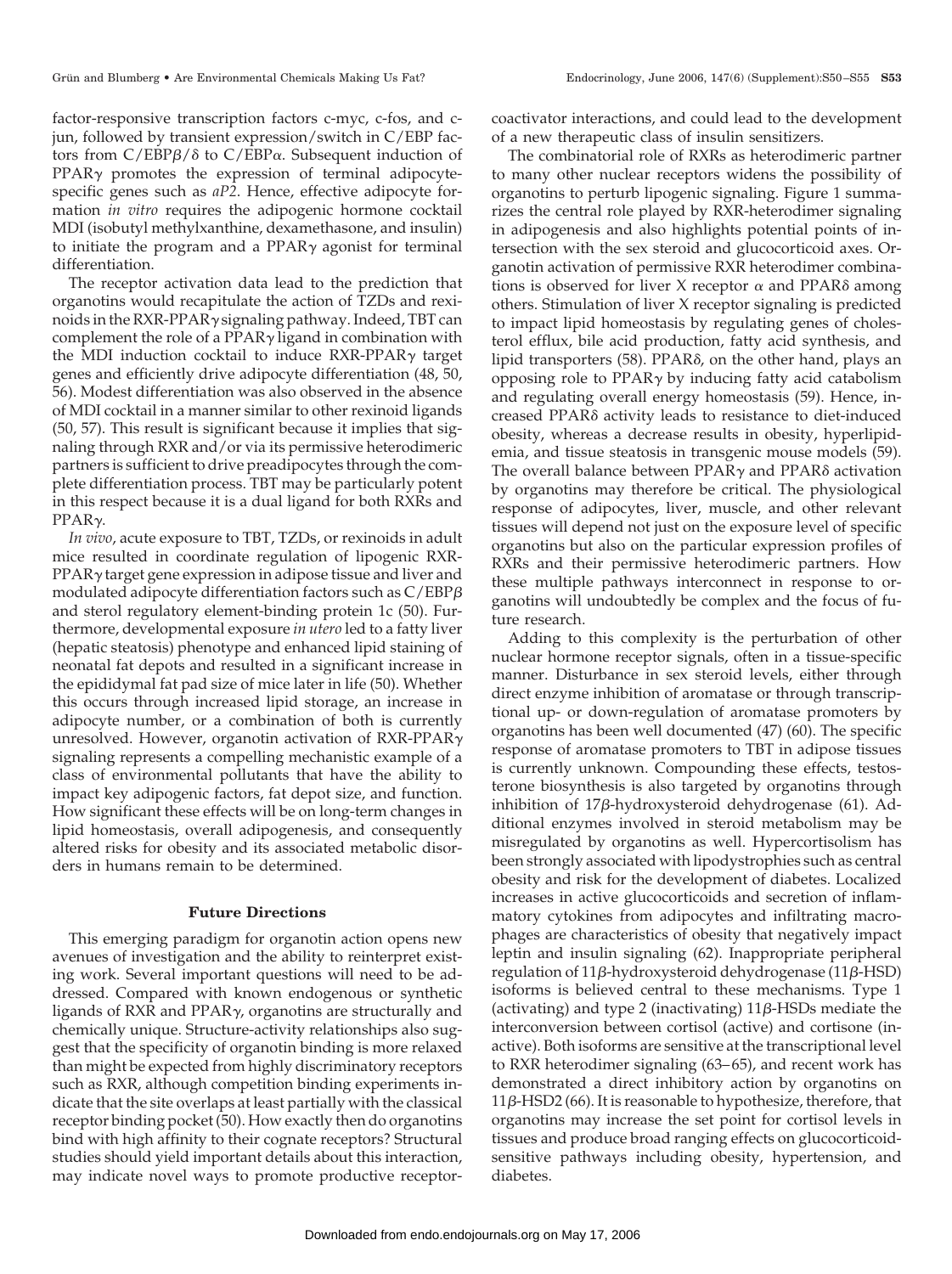#### **Conclusions**

The roles of environmental chemicals in the etiology of complex diseases such as obesity, type 2 diabetes, and cardiovascular disease are currently poorly understood. The link that has been forged between organotins and adipocyte differentiation opens an important new area of research into environmental influences on human health with respect to obesity and related metabolic disorders such as type 2 diabetes and cardiovascular disease. Mean measured levels of TBT in random human serum samples reach concentrations  $(\sim 27 \text{ nm})$  (32) sufficient to activate high-affinity receptors such as RXR and PPAR $\gamma$ . This suggests that a significant fraction of the general population may be exposed to the obesogenic effects of these compounds, which is a potential cause for concern. Therefore, additional research directed at understanding the nature and action of chemical obesogens will illuminate the connection between health and the environment and may also reveal unappreciated new mechanisms regulating adipose tissue development, obesity, and diabetes. The existence of chemical obesogens in and of themselves suggests that the prevailing paradigm, which holds that diet and decreased physical activity alone are the causative triggers for the burgeoning epidemic of obesity, should be reassessed.

### **Acknowledgments**

We thank R. Kaigh and members of the Blumberg laboratory for comments on the manuscript.

Received September 2, 2005. Accepted February 13, 2006.

Address all correspondence and requests for reprints to: Bruce Blumberg, Department of Developmental and Cell Biology, University of California, Irvine, Irvine, California 92697-2300. E-mail: Blumberg@ uci.edu.

This work was supported by grants from the Environmental Protection Agency, National Institutes of Health, and University of California Toxic Substances Research and Teaching Program.

F.G. has nothing to declare. B.B. is a named inventor on U.S. patents US 5,861,274, US 6,200,802, and US 6,815,168.

#### **References**

- 1. **Mokdad AH, Ford ES, Bowman BA, Dietz WH, Vinicor F, Bales VS, Marks JS** 2003 Prevalence of obesity, diabetes, and obesity-related health risk factors, 2001. JAMA 289:76 –79
- 2. **Rangwala SM, Lazar MA** 2004 Peroxisome proliferator-activated receptor  $\gamma$  in diabetes and metabolism. Trends Pharmacol Sci 25:331–336
- 3. **Hill JO, Peters JC** 1998 Environmental contributions to the obesity epidemic. Science 280:1371–1374
- 4. **Neel JV** 1962 Diabetes mellitus: a "thrifty" genotype rendered detrimental by "progress"? Am J Hum Genet 14:353–362
- 5. **Barker DJ, Bull AR, Osmond C, Simmonds SJ** 1990 Fetal and placental size and risk of hypertension in adult life. BMJ 301:259 –262
- 6. **Barker DJ, Martyn CN, Osmond C, Hales CN, Fall CH** 1993 Growth in utero and serum cholesterol concentrations in adult life. BMJ 307:1524 –1527
- 7. **Martyn CN, Barker DJ, Jespersen S, Greenwald S, Osmond C, Berry C** 1995 Growth in utero, adult blood pressure, and arterial compliance. Br Heart J 73:116 –121
- 8. **Yajnik C** 2000 Interactions of perturbations in intrauterine growth and growth during childhood on the risk of adult-onset disease. Proc Nutr Soc 59:257-265
- 9. **Phillips DI, Hirst S, Clark PM, Hales CN, Osmond C** 1994 Fetal growth and insulin secretion in adult life. Diabetologia 37:592–596
- 10. **Lucas A** 1998 Programming by early nutrition: an experimental approach. J Nutr 128:401S– 406S
- 11. **Armitage JA, Khan IY, Taylor PD, Nathanielsz PW, Poston L** 2004 Developmental programming of the metabolic syndrome by maternal nutritional imbalance: how strong is the evidence from experimental models in mammals? Physiol 561:355-377
- 12. **Zimmet P, Thomas CR** 2003 Genotype, obesity and cardiovascular disease: has

technical and social advancement outstripped evolution? J Intern Med 254: 114 –125

- 13. **Lazar MA** 2005 How obesity causes diabetes: not a tall tale. Science 307:373–375
- 14. Auwerx J 1999 PPAR<sub>Y</sub>, the ultimate thrifty gene. Diabetologia 42:1033-1049
- 15. **Baillie-Hamilton PF** 2002 Chemical toxins: a hypothesis to explain the global obesity epidemic. J Altern Complement Med 8:185–192
- 16. **Heindel JJ** 2003 Endocrine disruptors and the obesity epidemic. Toxicol Sci 76:247–249
- 17. **Nilsson R** 2000 Endocrine modulators in the food chain and environment. Toxicol Pathol 28:420 – 431
- 18. **Toschke AM, Koletzko B, Slikker Jr W, Hermann M, von Kries R** 2002 Childhood obesity is associated with maternal smoking in pregnancy. Eur J Pediatr 161:445– 448
- 19. **Hill SY, Shen S, Locke Wellman J, Rickin E, Lowers L** 2005 Offspring from families at high risk for alcohol dependence: increased body mass index in association with prenatal exposure to cigarettes but not alcohol. Psychiatry Res 135:203–216
- 20. **Levin ED** 2003 Animal models of developmental nicotine exposure: possible mechanisms of childhood obesity. Birth Defects Res B 68:245
- 21. **Gao YJ, Holloway AC, Zeng ZH, Lim GE, Petrik JJ, Foster WG, Lee RM** 2005 Prenatal exposure to nicotine causes postnatal obesity and altered perivascular adipose tissue function. Obes Res 13:687– 692
- 22. **Masuno H, Kidani T, Sekiya K, Sakayama K, Shiosaka T, Yamamoto H, Honda K** 2002 Bisphenol A in combination with insulin can accelerate the conversion of 3T3-L1 fibroblasts to adipocytes. J Lipid Res 43:676 – 684
- 23. **Masuno H, Okamoto S, Iwanami J, Honda K, Shiosaka T, Kidani T, Sakayama K, Yamamoto H** 2003 Effect of 4-nonylphenol on cell proliferation and adipocyte formation in cultures of fully differentiated 3T3–L1 cells. Toxicol Sci 75:314 –320
- 24. **Danilovich N, Babu PS, Xing W, Gerdes M, Krishnamurthy H, Sairam MR** 2000 Estrogen deficiency, obesity, and skeletal abnormalities in follicle-stimulating hormone receptor knockout (FORKO) female mice. Endocrinology 141:4295– 4308
- 25. **Murata Y, Robertson KM, Jones ME, Simpson ER** 2002 Effect of estrogen deficiency in the male: the ArKO mouse model. Mol Cell Endocrinol 193:7–12
- 26. **Heine PA, Taylor JA, Iwamoto GA, Lubahn DB, Cooke PS** 2000 Increased adipose tissue in male and female estrogen receptor- $\alpha$  knockout mice. Proc Natl Acad Sci USA 97:12729 –12734
- 27. **Harmon AW, Harp JB** 2001 Differential effects of flavonoids on 3T3–L1 adipogenesis and lipolysis. Am J Physiol Cell Physiol 280:C807–C813
- 28. **Naaz A, Yellayi S, Zakroczymski MA, Bunick D, Doerge DR, Lubahn DB, Helferich WG, Cooke PS** 2003 The soy isoflavone genistein decreases adipose deposition in mice. Endocrinology 144:3315–3320
- 29. **Dang ZC, Audinot V, Papapoulos SE, Boutin JA, Lowik CW** 2003 Peroxisome proliferator-activated receptor  $\gamma$  (PPAR $\gamma$ ) as a molecular target for the soy phytoestrogen genistein. J Biol Chem 278:962–967
- 30. **Golub M, Doherty J** 2004 Triphenyltin as a potential human endocrine disruptor. J Toxicol Environ Health B Crit Rev 7:281–295
- 31. **Takahashi S, Mukai H, Tanabe S, Sakayama K, Miyazaki T, Masuno H** 1999 Butyltin residues in livers of humans and wild terrestrial mammals and in plastic products. Environ Pollut 106:213–218
- 32. **Kannan K, Senthilkumar K, Giesy J** 1999 Occurrence of butyltin compounds in human blood. Environ Sci Technol 33:1776 –1779
- 33. **Nielsen JB, Strand J** 2002 Butyltin compounds in human liver. Environ Res 88:129 –133
- 34. **Blaber SJM** 1970 The occurrence of a penis-like outgrowth behind the right tentacle in spent females of *Nucella lapillus*. Proc Malacol Soc Lond 39:231–233
- 35. **Matthiessen P, Gibbs P** 1998 Critical appraisal of the evidence for tributyltinmediated endocrine disruption in mollusks. Environ Toxicol Chem 17:37– 43
- 36. **McAllister BG, Kime DE** 2003 Early life exposure to environmental levels of the aromatase inhibitor tributyltin causes masculinisation and irreversible sperm damage in zebrafish (*Danio rerio*). Aquat Toxicol 65:309 –316
- 37. **Ogata R, Omura M, Shimasaki Y, Kubo K, Oshima Y, Aou S, Inoue N** 2001 Two-generation reproductive toxicity study of tributyltin chloride in female rats. J Toxicol Environ Health A 63:127–144
- 38. **Boyer IJ** 1989 Toxicity of dibutyltin, tributyltin and other organotin compounds to humans and to experimental animals. Toxicology 55:253–298
- 39. **Heidrich DD, Steckelbroeck S, Klingmuller D** 2001 Inhibition of human cytochrome P450 aromatase activity by butyltins. Steroids 66:763–769
- 40. **Cooke GM** 2002 Effect of organotins on human aromatase activity in vitro. Toxicol Lett 126:121–130
- 41. **Lo S, Allera A, Albers P, Heimbrecht J, Jantzen E, Klingmuller D, Steckelbroeck S** 2003 Dithioerythritol (DTE) prevents inhibitory effects of triphenyltin (TPT) on the key enzymes of the human sex steroid hormone metabolism. J Steroid Biochem Mol Biol 84:569 –576
- 42. **Powers MF, Beavis AD** 1991 Triorganotins inhibit the mitochondrial inner membrane anion channel. J Biol Chem 266:17250 –17256
- 43. **Gennari A, Viviani B, Galli CL, Marinovich M, Pieters R, Corsini E** 2000 Organotins induce apoptosis by disturbance of  $[Ca<sup>2+</sup>]$  and mitochondrial activity, causing oxidative stress and activation of caspases in rat thymocytes. Toxicol Appl Pharmacol 169:185–190